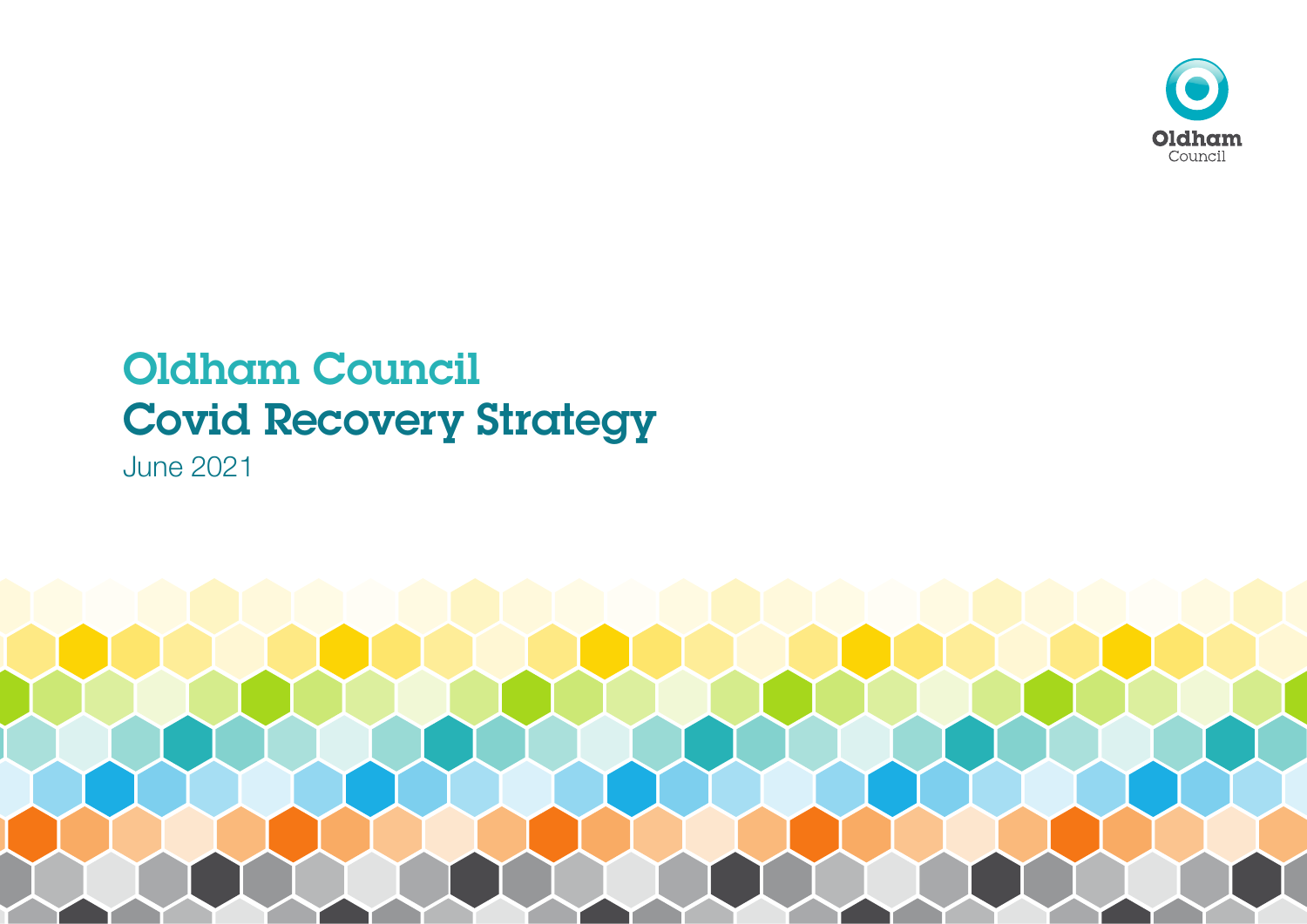

# Foreword

#### **Councillor Arooj Shah,**  Leader, Oldham Council

This last year has been a tough one for our borough and its people. COVID-19 has hit Oldham hard. Many of us have lost loved ones, and seen others seriously ill or with long-term complications from Coronavirus. We also know that it has hit some of our areas and some of our communities much harder than others due to the existing inequalities in health, in income and in opportunities.

Oldham was the first Council in the country to appoint a Cabinet Member for Covid Recovery back in May 2020. At the time of accepting the role I had no idea that a full year later we would still be in the midst of the pandemic, but also facing the need to deal with the very real long-term impacts that COVID-19 has had on local people's physical and mental health, their finances, local jobs and businesses and the education of our children.

This strategy is about acting quickly to do exactly that. While we are still responding to the very real challenges of managing a pandemic we have also established and will deliver against the key things needed to give Oldham the best chance to recover as quickly as possible. And we'll do this while always acknowledging that the situation isn't the same for everyone. Some will need more help than others.

It would be easy to reflect simply on the challenges but we have so much to be hopeful about and thankful for. Not least the amazing response of our communities over the last year. As a borough we have pulled together – helping our friends, family and neighbours, building stronger relationships in our communities and creating a legacy of care and understanding that will last way beyond this pandemic.

Oldham has come together – local people, businesses, the voluntary and community sector and public services to support and care for each other like never before.

Thank you so much for playing your part.

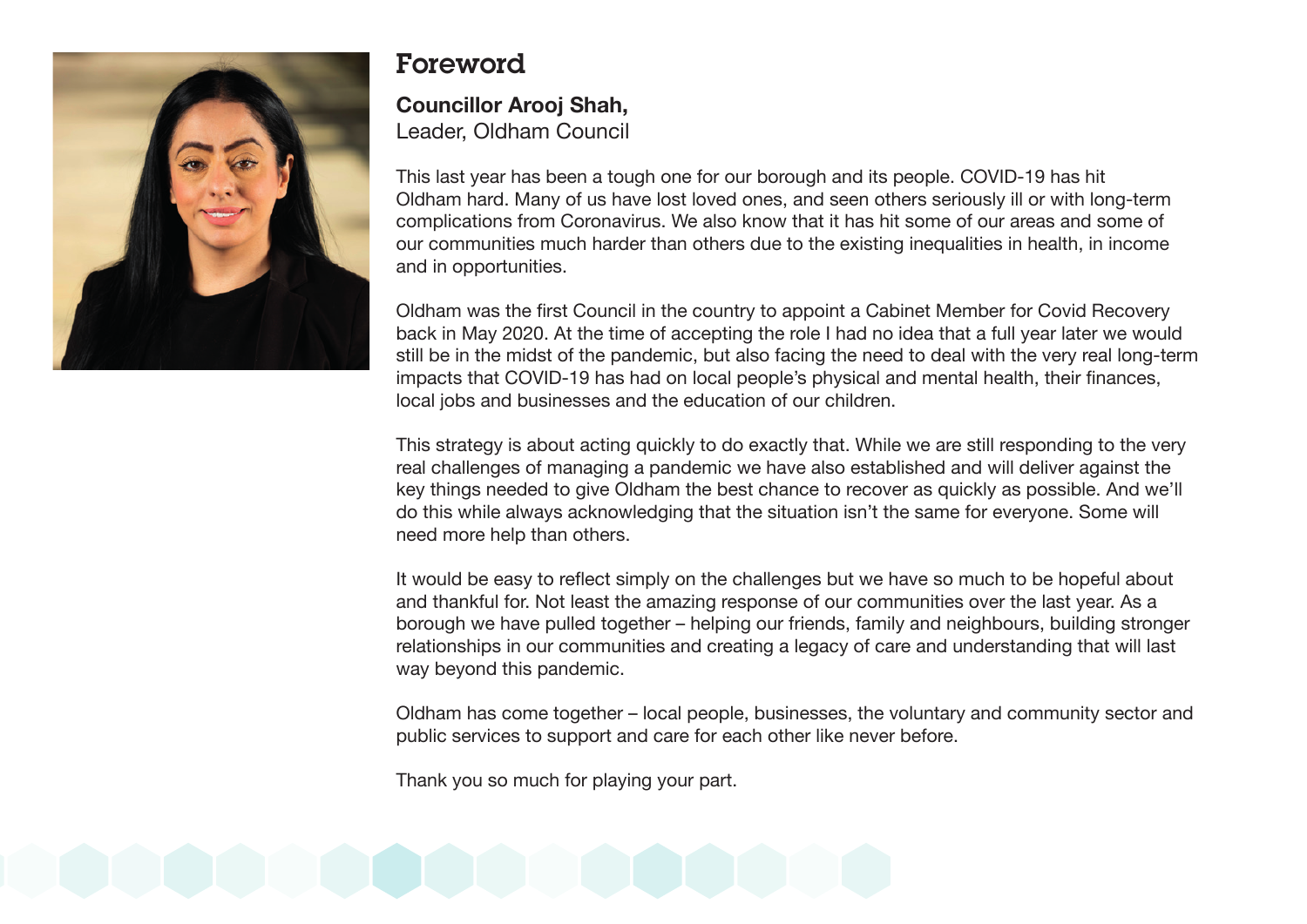# What you told us

To help us build this plan we asked Oldham residents to tell us their experiences of the pandemic, their thoughts, fears and hopes for the future and to help us set priorities for Team Oldham for the next 12-18 months.

In February 2021 we carried out an online survey of more than 600 Oldham residents and throughout March held focus groups with parents of school aged children, black and minority ethnic residents (who were under-represented in the survey), and business owners.

We asked residents to talk to us about the ways that COVID-19 had impacted their lives and the level of concern they continued to have about the pandemic.

#### **The real-life impacts were stark.**

83% of residents told us they continued to be worried about COVID-19.

84% had been affected by social isolation and 77% felt their mental health had been affected. This rose to 81% among informal carers and 89% among parents of school-aged children. 88% of parents we spoke to were concerned about the impact the pandemic was having on children's mental health.

95% of parents were worried about the impact COVID-19 had on their children's education.

56% felt their ability to meet their caring responsibilities had been affected. This rose to 95% of informal carers.

65% felt their physical health had been affected, 66% had medical appointments cancelled or rescheduled and 50% say they had ignored other health concerns because of COVID-19.

54% told us their work or employment situation had been directly affected, rising to 90% among business owners.

44% said their overall finances were affected. In 30% of families we spoke to someone had lost their job, 56% said they or someone in their family had been furloughed.

32% said they needed financial support throughout the pandemic and 30% needed to borrow money at some point. 45% of residents we spoke to didn't feel or were uncertain they would financially recover from the pandemic.

63% of people had been forced to isolate, rising to 77% among parents of school-aged children.

We asked local people what we should focus on to make sure we boosted the recovery of the borough. We offered them a list of suggestions to prioritise and also offered the opportunity to identify any additional priorities they felt we had missed.

Overwhelmingly they told us that the number one priority should be to prioritise those most in need. They felt creating safe and decent homes and providing easy access to parks and green spaces were also important.

In addition, 24% felt we should support communities and/or tackle deprivation, 30% wanted us to prioritise them being able to safely spend time with family and friends or to access leisure and travel and 19% felt we should support local businesses.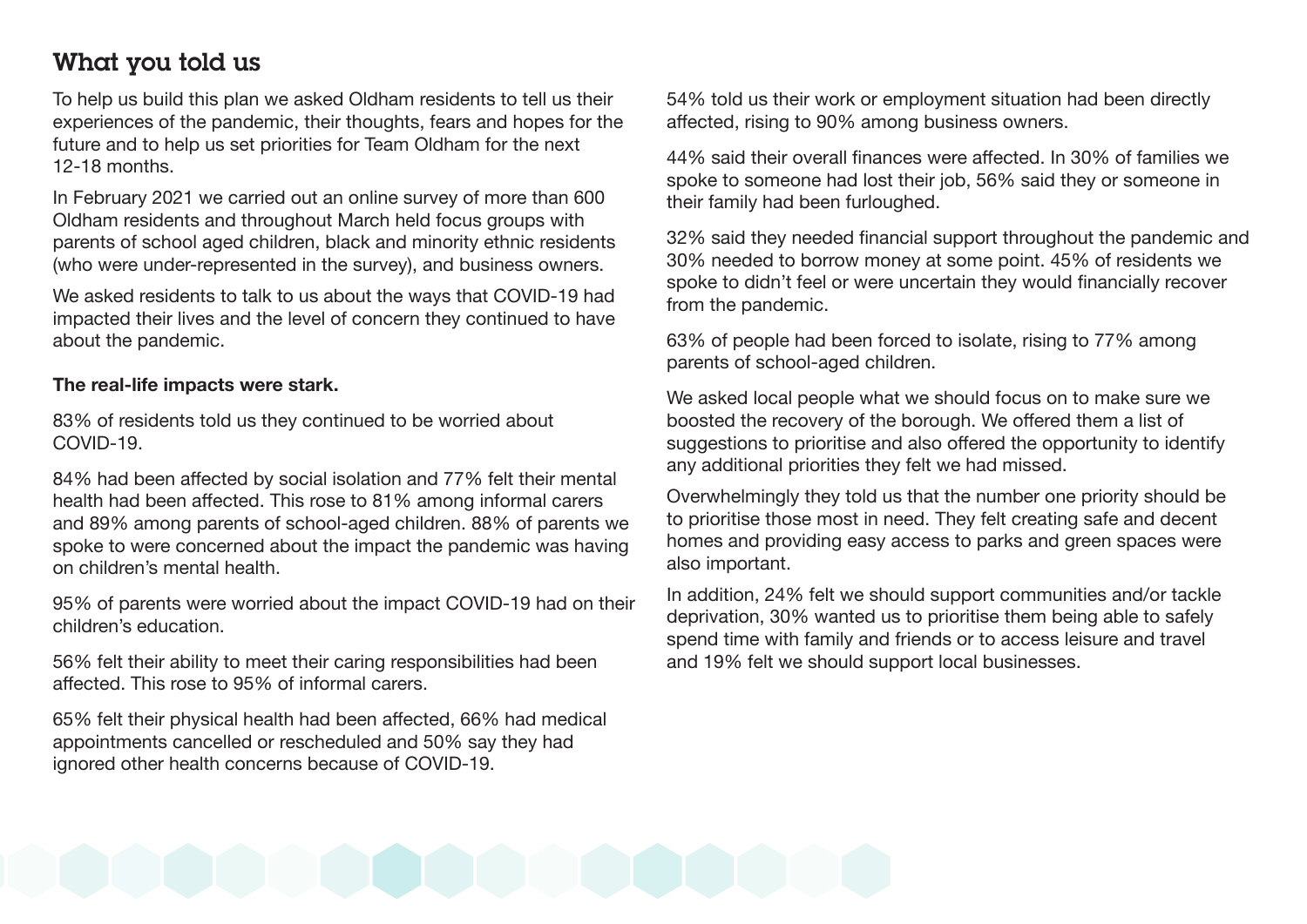# The Impact of COVID-19 in Oldham

#### At the time of writing, the COVID-19 crisis is still ongoing.

Many of Team Oldham's services have been affected due to Government restrictions, increases in service demand, or staff being redeployed to help combat the impact of the pandemic. However, one is clear from the emergency response work - many of the challenges we have responded to during the pandemic existed before COVID-19, though in many cases these challenges have been exacerbated by the virus.

Oldham is home to a diverse range of people. This diversity is a strength, to be valued and promoted. However, as the pandemic has progressed, research has shown that some people across our communities are more at risk should they come into contact with the virus. Specifically those residents who are over the age of 70 years, clinically vulnerable due to a pre-existing medical condition, are from a Black, Asian or minority ethnic background, living in a care home or working in a job where they have greater contact with members of the public such as a nurse, taxi driver or security guard. In Oldham 17,589 residents were identified as being clinically extremely vulnerable and advised to shield. We continue to work across Team Oldham to mitigate and reduce the inequalities that exist in all areas including: health and wellbeing, economic prosperity, education, and service access and delivery.

According to our COVID-19 Resident Survey, the pandemic has also had a major impact on social and community life. The virus has brought loneliness, anxiety, financial insecurity, isolation and exclusion. Some residents will, for the first time, need to navigate the benefits system. Families have been bereaved and some individuals are dealing with the long-term medical implications of having had the virus. Many have lost their jobs or face future financial hardship, while key sectors of our economy have been severely impacted.

Going into the pandemic, one in three households had at least one major housing problem relating to overcrowding, affordability or poorquality housing. The pandemic has highlighted the health implications of housing. Poor housing conditions such as overcrowding and high density are associated with greater spread of the virus, and people have had to spend more time in homes that are overcrowded, damp or unsafe. The economic fallout from the pandemic is likely to lead to an increase in evictions across the private rented sector, further exacerbating the challenges already faced across Oldham.

As Team Oldham continues to help and support our communities and businesses, Oldham Council is also working towards a cleaner and greener borough. One thing Coronavirus has shown us is there are solutions to the climate change emergency. Carbon emissions fell dramatically in spring 2020 as people moved to working from home, with a huge improvement in air quality. Lockdowns and social distancing restrictions have also meant more residents have explored our green spaces as they've had to stay local to get fresh air and exercise. Cleaner air quality, healthier water, effective waste management, and enhanced biodiversity protection not only reduce the vulnerability of communities to pandemics and improve resilience, but have the potential to boost economic activity, generate income, create jobs and reduce inequalities.

Businesses have reported significant stress as a result of the pandemic and contain measures, including decreased sales, cashflow issues and less than six months sustainability. Many are increasingly reliant on Government support. Even before additional COVID-19 restrictions were in place, in Oldham we saw unemployment claimants almost double from 6,545 in March 2020 to a total of 14,015 at peak in September 2021. The end of Government support schemes including furlough in September 2021 and the start of interest payments on business loans is likely to cause further economic challenges across Oldham.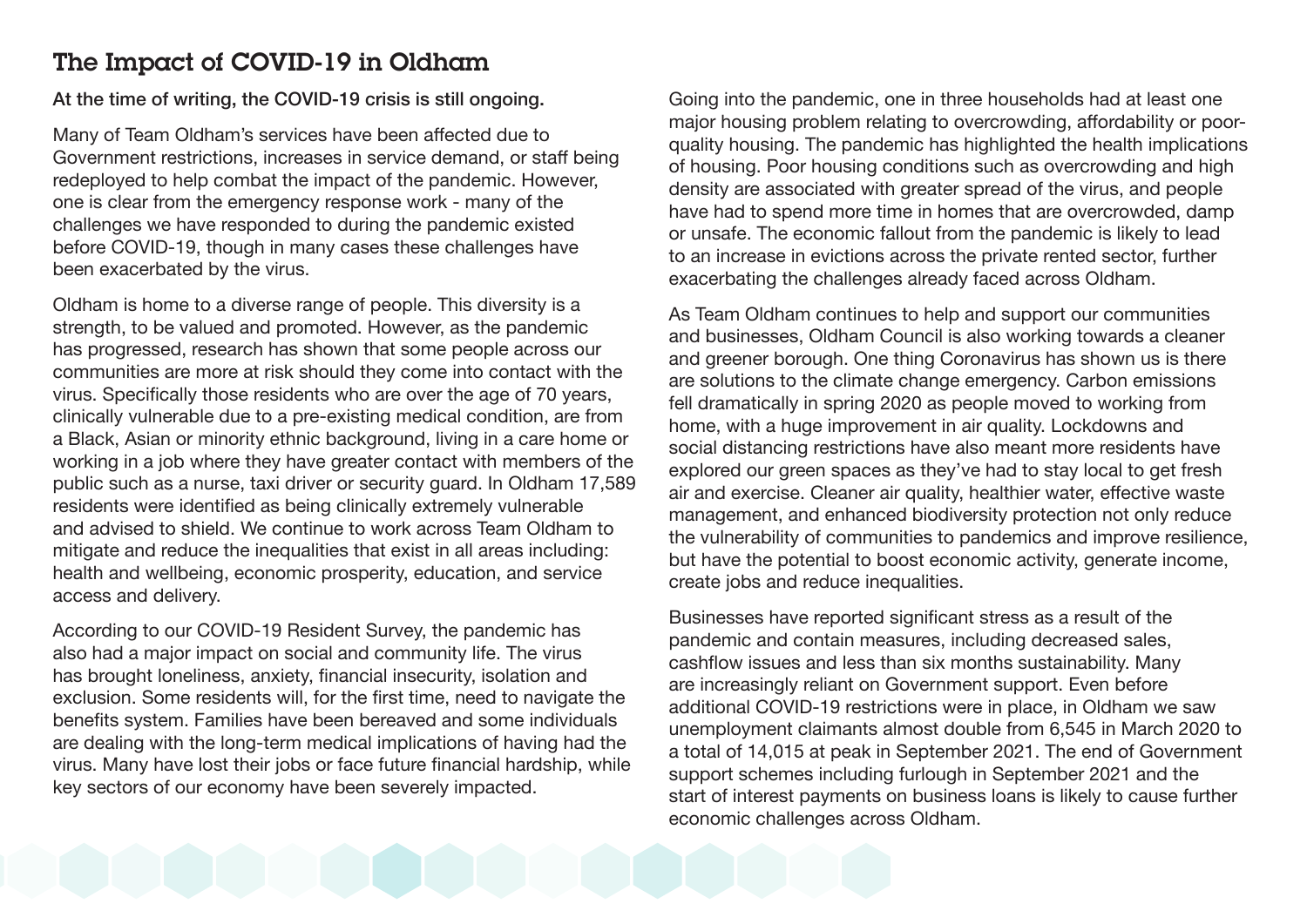For young people, the COVID-19 crisis has caused considerable disruption to education and employment, impacted upon mental health and reduced disposable income. But the main challenges for children's services are yet to come. As children return to school, and as the full, long-term impact of the pandemic becomes apparent, we anticipate a sharp increase in demand for everything from universal support services through to urgent child protection responses. We will also be working closely with schools to support children as they return, putting children's needs at the heart of our recovery.

Over the next six months COVID-19 continues to pose a very serious threat, compounded by the additional challenges faced as restrictions start to be relaxed. We need to learn from the lessons of this last year in how to safely reopen our society and economy and continue to suppress the virus. The contain measures we put in place will be crucial to doing this.

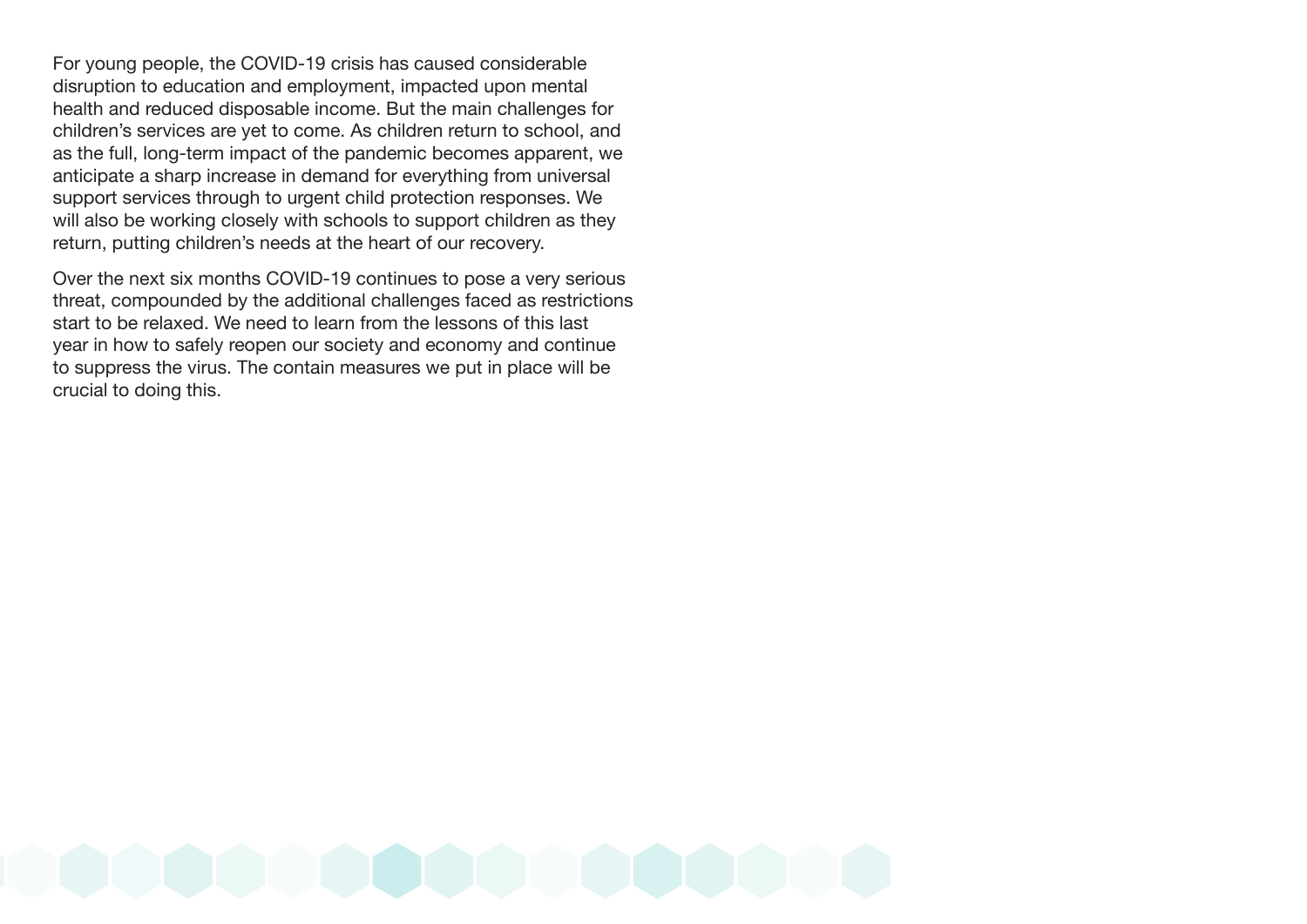# The Oldham Model – our vision for the borough

As we recover from the pandemic, the Oldham Model continues to provide our vision for the borough – a vision that Team Oldham shares with our wider partners across the borough.

It outlines the shared goals of:

- **an inclusive economy,** where everyone has a fair chance to improve their living standards, wages and skills.
- **• co-operative services**, underpinned by collaboration, integration and innovation, that improve outcomes for residents and create effective and seamless services; and
- **• thriving communities**, where people have the power to be healthy and happy and can make positive choices about their lives.

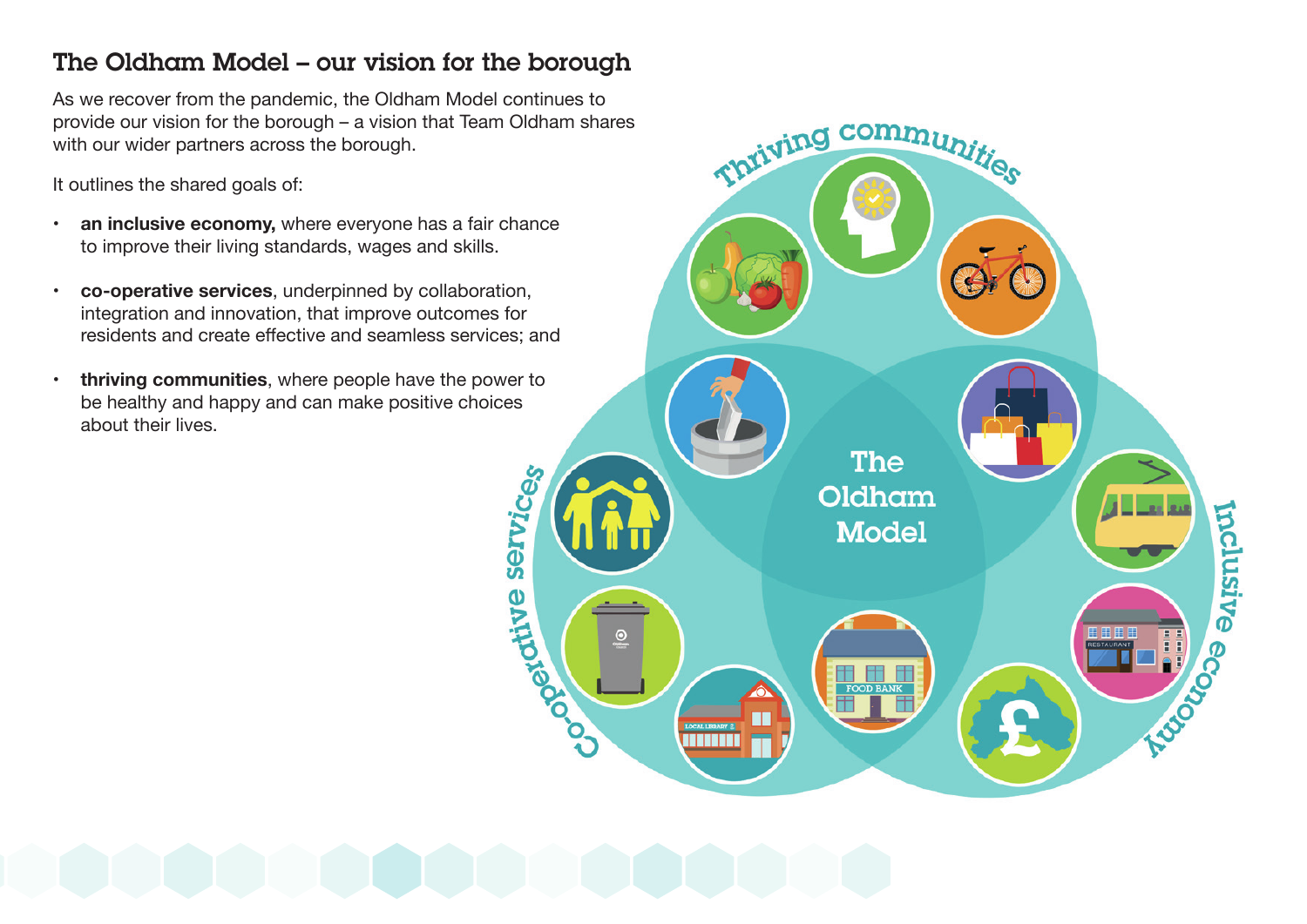# Our Priority Areas

This strategy builds on the work already happening across Team Oldham to recover from the impact of the pandemic and will form the basis of our work as we start to transition from crisis support to recovery.

Our Recovery Strategy shows how Team Oldham will prioritise services and initiatives to build a stronger borough, helping our communities and economy recover.

The strategy therefore sets out how we will help residents and businesses to get though these tough times, either directly, or by signposting to where support is available across Team Oldham.

It covers the next 12 months to 18 months and, based on feedback from our residents and supported by data and evidence, includes six key themes:

- **Driving Equality**
- Investing in Quality Housing
- Championing a Green Recovery
- Creating and protecting jobs and supporting businesses
- Prioritising education, skills and early years
- Promoting health and wellbeing and protecting the most vulnerable

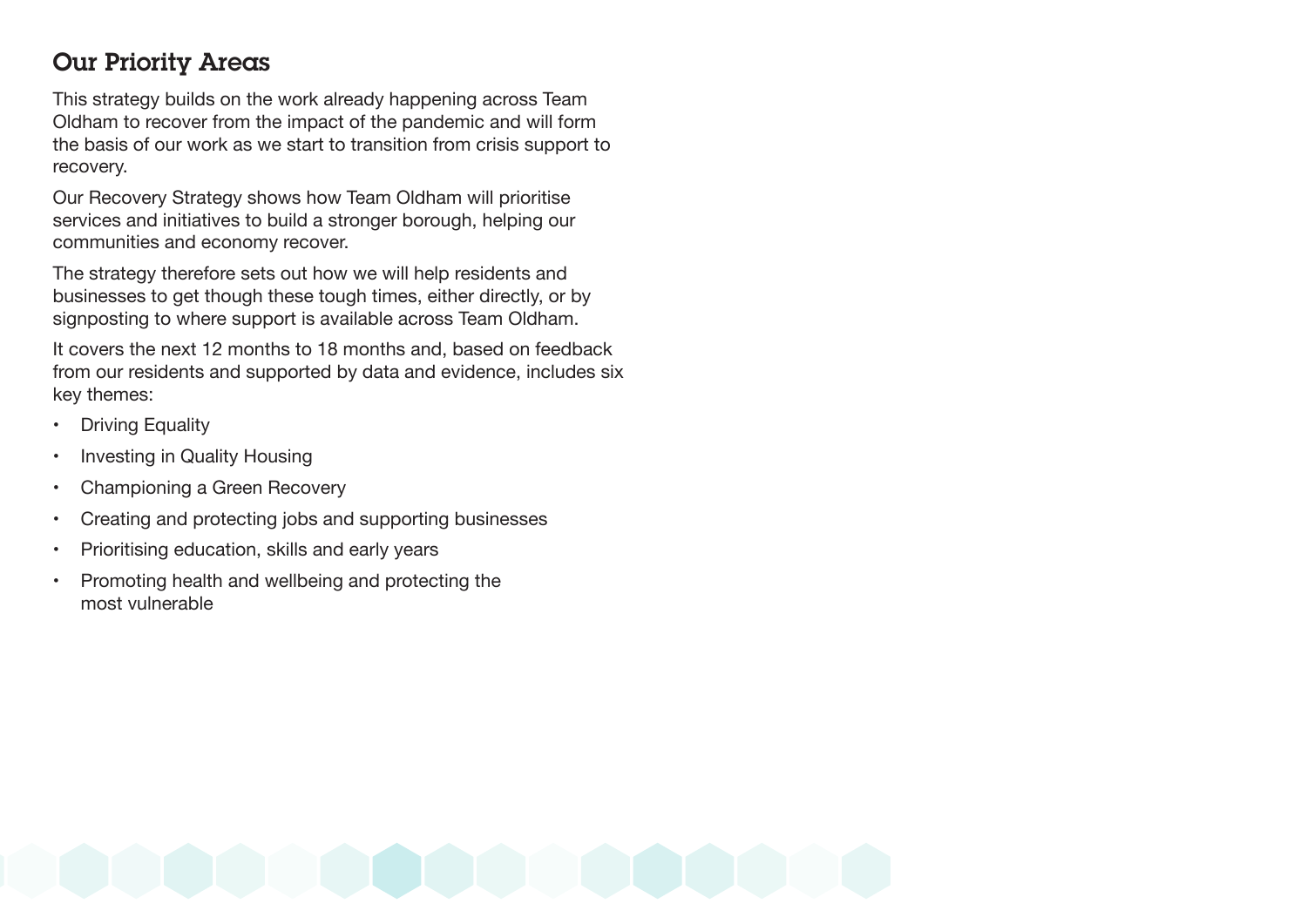# Covid recovery plan 2021–2022

We will continue to promote and improve the health and wellbeing of our communities, contain the spread of COVID-19 locally and target action to protect our most vulnerable residents and communities

We will work with schools and colleges to support children and young people to catch up and succeed in learning. We will also prioritise training for adults who have been made redundant, helping them retrain and secure employment.

We will continue to create good jobs for our residents, while supporting local businesses to restart and recover from the effects of the pandemic.



We will continue to identify and mitigate the equality impacts caused by the pandemic, informing our recovery planning through lived experience.

We will improve housing quality both inside and outside of the home, while bringing forward significant investment in new and affordable homes.

We want to use this as an opportunity to stimulate a green recovery that accelerates our ambitions around reducing the borough's carbon footprint and protecting our greenspace for residents to enjoy.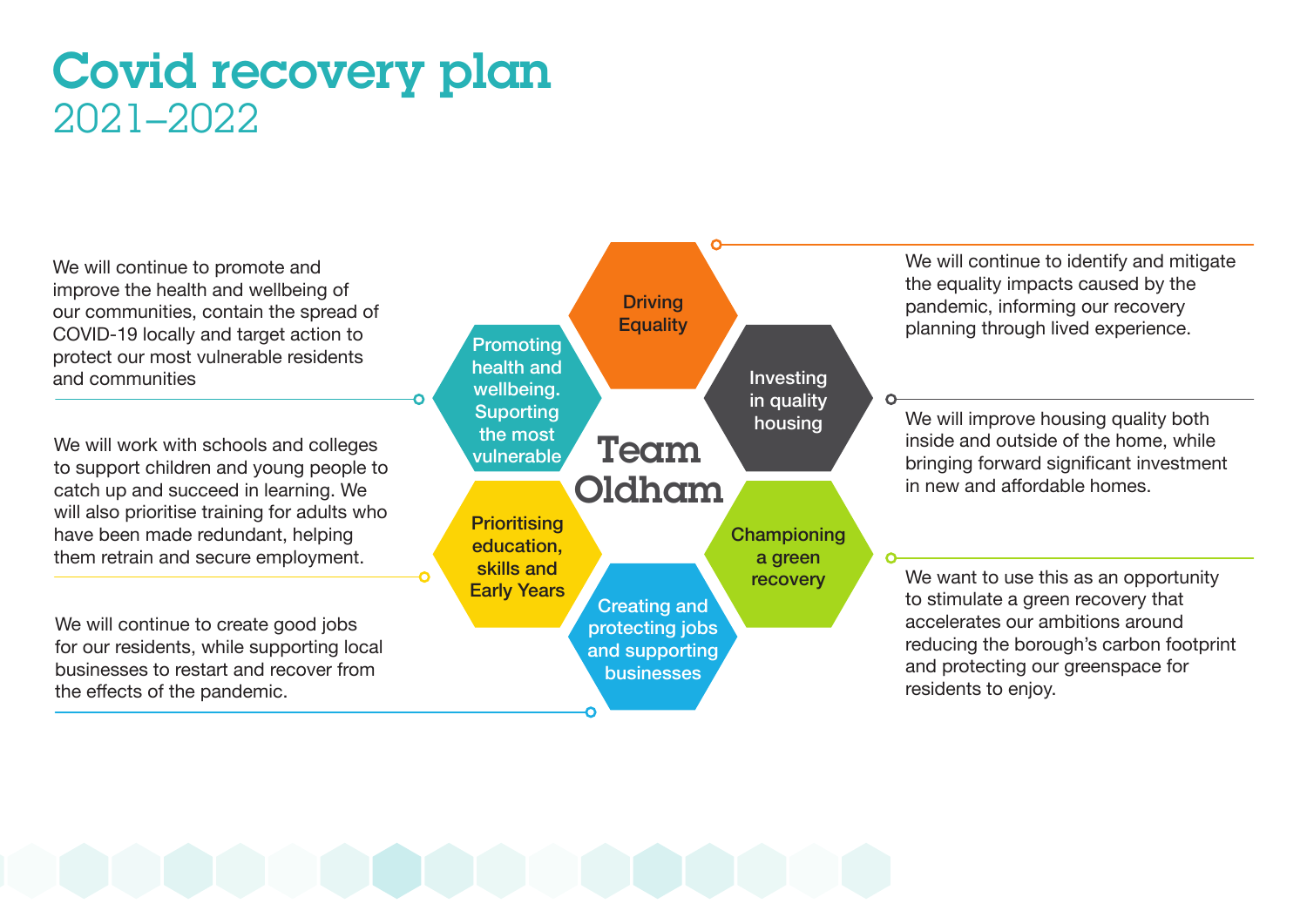# Driving Equality – The Context

- As we recover from the impact of COVID-19 it is critical that we tackle inequality and discrimination head on. The pandemic has exacerbated many pre-existing inequalities, including health and financial inequalities..
- The Marmot review 'Fair Society, Healthy lives' demonstrated how health inequalities are affected by a wide range of social and economic factors including where we live, our housing, our income, the environment, our relationship with the local community and the lifestyle choices we make.
- People living in deprived areas and in the lowest income group are much more likely to have a reduced life expectancy and a poorer health outcome than more affluent people.
- Public Health England (PHE) have found older people, males, those living in deprived areas, and those from Black, Asian and Minority Ethnicities (BAME) are at increased risk of poor outcomes.
- Oldham has a significant proportion of wards within the most deprived 10% or 20% in England on almost all of the measures within IMD.
- The Northern Health Science Alliance has found that 12.4 more people per 100,000 population have died with COVID-19 in the North from March to July than elsewhere in the country, with 57.7 more people per 100,000 dying of all causes.
- COVID-19 has also resulted in a further deepening and widening of poverty in the borough. Unemployment rates have doubled since March and rates are highest in our most disadvantaged communities. We are especially concerned about the rise in youth unemployment; now approaching 16% borough wide in some hotspots, within our poorer wards, as high as 37%.
- Child poverty has increased over the past five years with 38% of children in Oldham live in poverty, the worst in Great Britain (18.4% average).
- Inequalities are also experienced in how people are treated in the assumptions that are made; the language that is used; the way we communicate; and how services are designed and accessed.

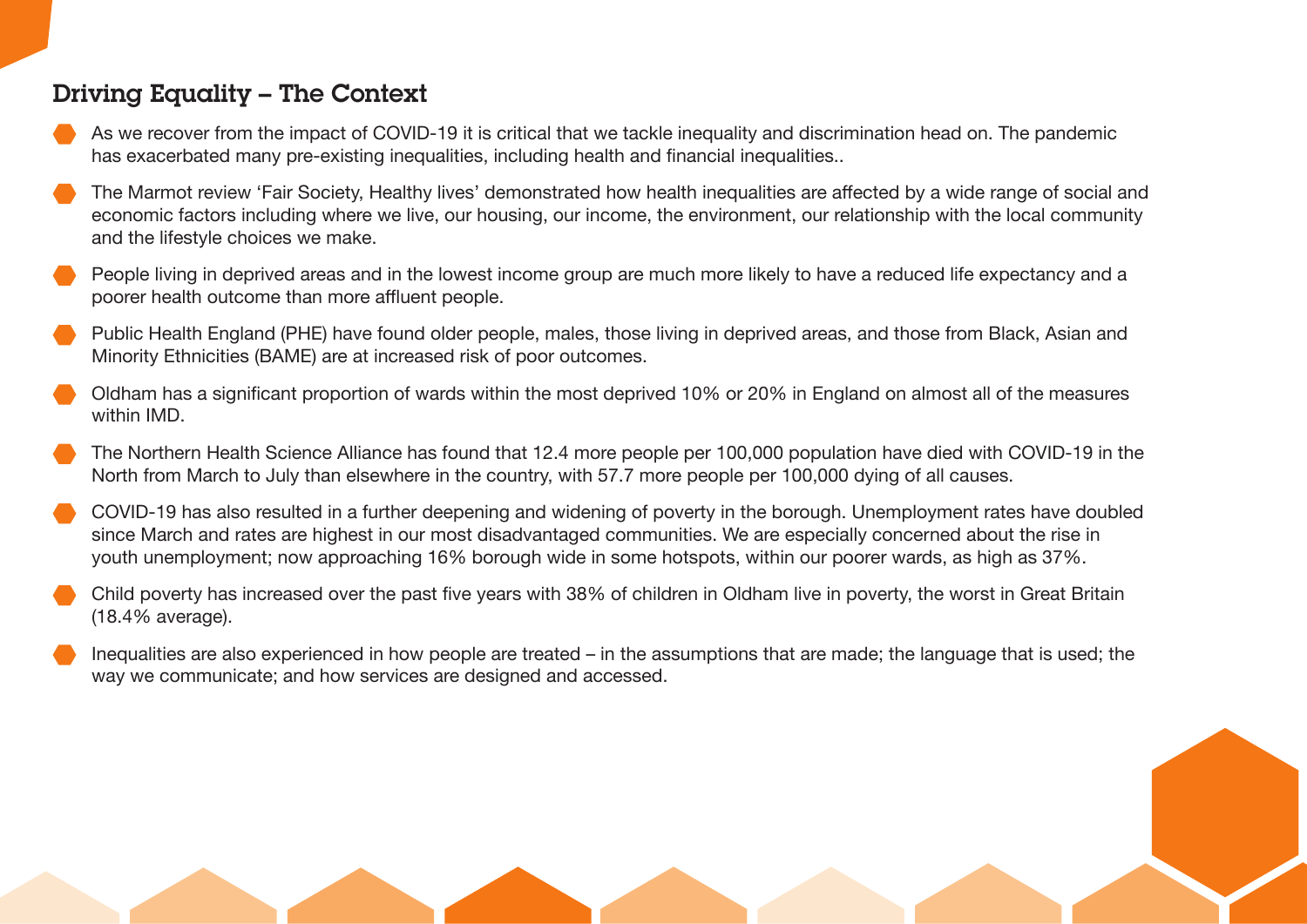# Driving Equality – over the next twelve months we will:

#### **1. Enable those adversely impacted by COVID-19 to access the help they need**

- Continue to identify, monitor and co-develop solutions to mitigate the impact of COVID-19 on our communities through the work of the Equality Advisory Group and our partners.
- Increase the number and quality of the services available online, making them easy to access for everyone.
- Target support to our most vulnerable residents, supporting residents based on need through our place-based approach.
- Support sustainability across the VCSFE sector, working as a system to explore how we do this.
- Target prevention, earlier intervention and support services to those most at risk of homelessness, working towards ending rough sleeping in Oldham.
- Provide additional support to help children from disadvantaged backgrounds catch-up on their education and development.

#### **2. Reduce inequality and build resilience across Oldham's communities**

- Deliver our Equality Strategy, working with partners and communities to make Oldham a fairer place for everyone.
- Increase the uptake of, and reduce inequalities in access to vaccination and screening programmes, including the Oldham Health Check and Covid vaccination programme.
- Improve mental health and wellbeing services, strengthening support for people at risk of emotional or mental health issues, including embedding mental health support for children and young people across children's services and educational settings.

#### **3. Reduce poverty and help people get back on their feet –**

- Continue to tackle the symptoms and causes of poverty across the borough, including funding a Poverty Truth Commission, to develop new ways to help people who are struggling.
- Refresh and update the Business Growth & Investment and Work & Skills strategies to provide an economic recovery roadmap that aligns with COVID-19 Recovery Plan and Poverty Strategy.
- Bring together financial support and debt advice services to make it easier for people to access the support they need.
- Improve people's access to good quality, affordable food by improving provision across the borough.
- Fund Citizens Advice, to help people access the support they're entitled to, and campaign to protect the £20 per week rise in Universal Credit.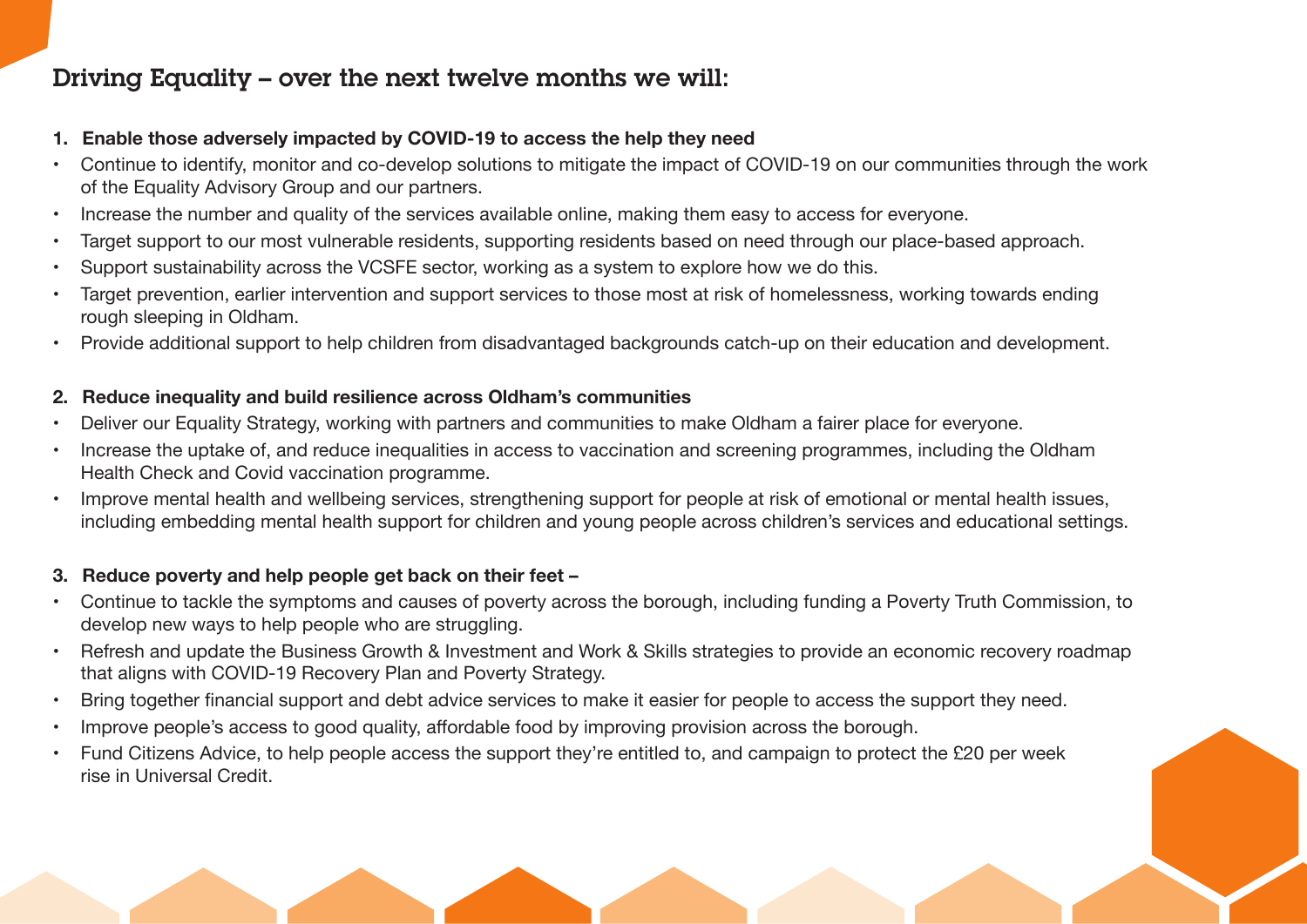# Invest in Quality Housing – The Context

- Around one million owner-occupied homes in the North now fail to meet the Decent Homes Standard, in addition to 354,000 private rented homes.
- There is a positive correlation between rates of Covid infection and both overcrowding and population density.
- Public Health England (2020) found that issues of overcrowding and poor housing conditions contributed to an increase in cases amongst members of BAME communities.
- The National Housing Federation (2020) indicated in June that 31% of adults in the UK had experienced mental or physical health problems during lockdown linked to limited housing space.
- 230,000 private renters who were not in arrears prior to the pandemic having fallen behind on rent (Shelter, 2020). As of May 2020, 39% of private renters now claim housing benefits (ibid.), with new research revealing that Universal Credit claimants are now more likely to be owner-occupiers and from the PRS than from social housing (Edmiston et al., 2020).
- There is an increase in energy use, due to more people spending more time at home. These costs are causing increased anxiety to a wider range of households.
- Households feel financially insecure and renters feel insecure in their tenancies.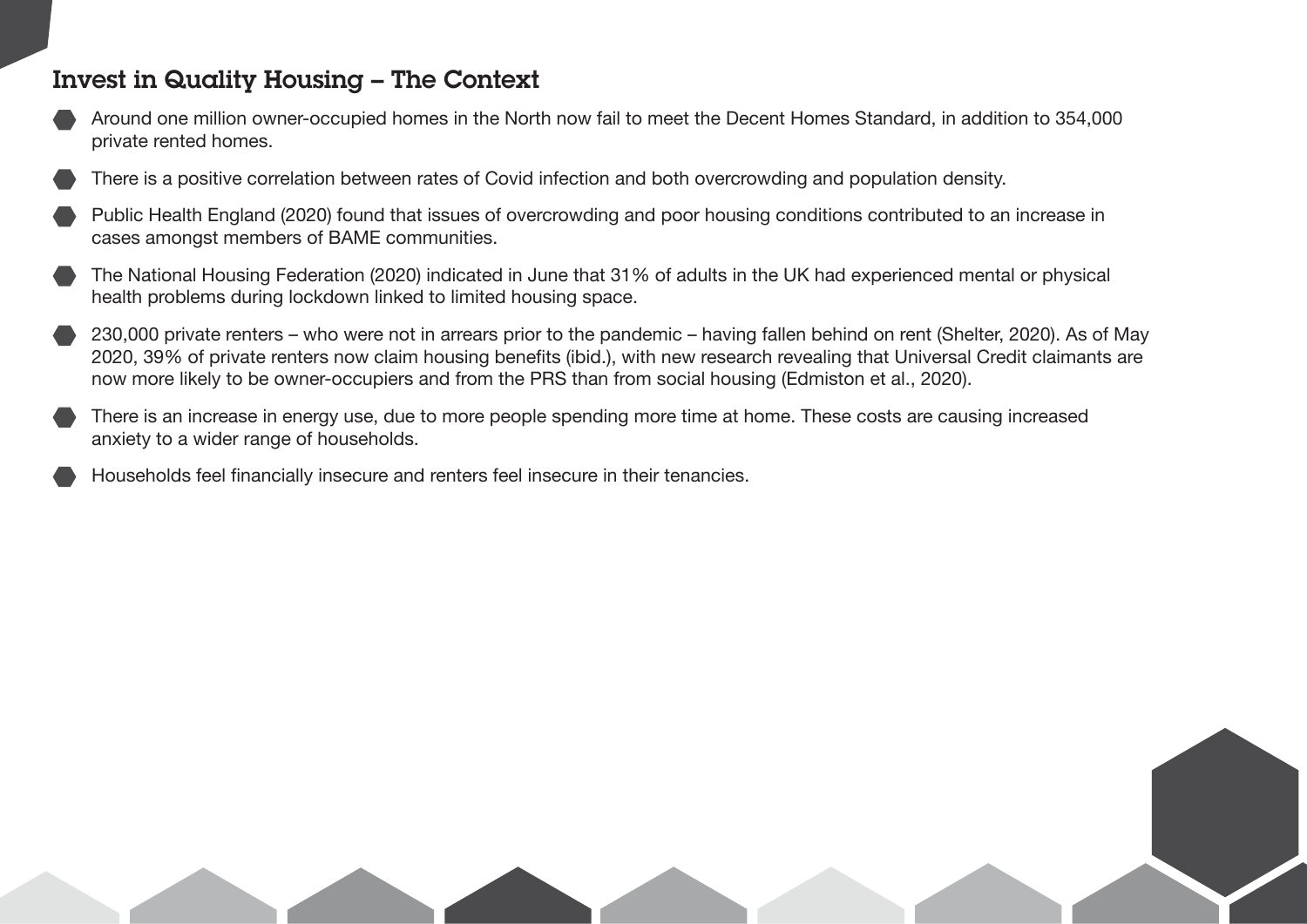# Invest in Quality Housing – over the next twelve months we will:

- **1. Build more affordable homes**
- Speed up Council homebuilding, starting to deliver new homes in the town centre.
- Work with Registered Providers (RPs) across the borough to help deliver a minimum of 25% affordable homes.
- Work with RPs to accelerate and encourage Pathways to Ownership and Affordable Rent homes.
- Work with Children's Social Care to improve housing/semi-independent living provision for young people aged 16+ and care leavers.
- Make available a range of supported accommodation for people with learning disabilities, reflecting different levels of need.

### **2. Improve the quality and condition of existing homes**

- Use the learning from our recent 'Empty Homes pilot' to put in place an improved scheme to tackle empty homes.
- Commission a private sector stock condition survey for Oldham which will highlight areas for improvement.
- Expand the award-winning Warm Homes Oldham service to keep people warm, safe and independent in their own homes and reduce demand for health and social care services.
- Review and agree selective licensing area scope following consultation.
- Focus on improving private sector housing/empty properties and enforce to habitable standards.
- Implement a new 'Private Tenants Charter', outlining what tenants can expect from us as their landlord and what we expect from our tenants.

#### **3. Support rough sleepers into permanent accommodation**

- Ensure the increasing numbers of people needing help because of actual or threatened homelessness receive a good standard of service and help into a long term home.
- Publish a Temporary Accommodation (TA) Strategy for Oldham this includes bringing online the Council's own TA provision a s well as leased accommodation (moving away from hotels, B&B's and other nightly paid provision).
- Under our Corporate Parenting obligations deliver on our commitment to ensure Children Looked After 16+ and Care Leavers under the age of 25 remain in 'Priority Need', never letting them become 'Intentionally Homeless'.
- Deliver A Bed for Every Night to reduce Rough Sleeping and provide the support people need to move into secure homes.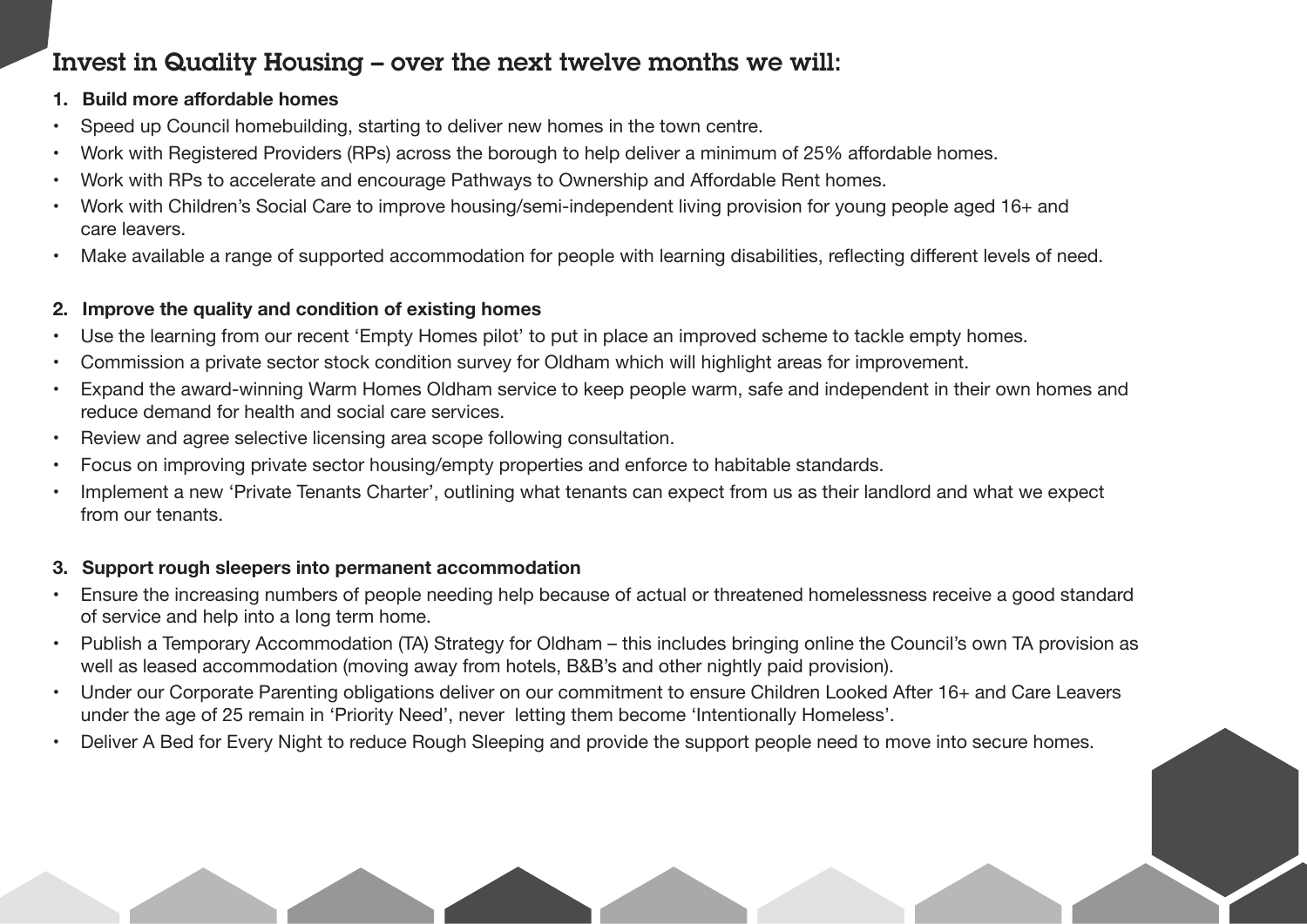# Championing a Green Recovery – The Context

- Championing a green recovery is not only to ensure that we meet our climate change commitments, but also to ensure we realise the opportunity to make Oldham a green, healthy, fair, inclusive and socially just borough where everybody can thrive.
- Communities have suffered during this period of economic hibernation caused by local and national lockdowns and we need to ensure that we secure a recovery that delivers sustainable growth for all our residents.
- The only way to deliver sustainable long-term growth is to ensure that that growth is part of a transition to a de-carbonised economy. Only growth that sustains industries that have a future will deliver the long-term jobs and investment that our communities need.
- Nearly 700,000 direct jobs could be created in England's low-carbon and renewable energy economy by 2030, rising to more than 1.18 million by 2050. We need to think about how we support Oldham residents into those jobs and secure investment in the critical infrastructure to make the transition.
- Across Greater Manchester, empowering and resourcing communities to tackle issues such as poor air quality and congestion is also vital to achieving our climate goals.
- Net zero represents a once-in-a generation opportunity to upgrade England's poorly performing housing stock. Net zero's potential to improve the lives of people will only be maximised if policy makers view the programme as a wider opportunity to undertake holistic improvements to our housing stock.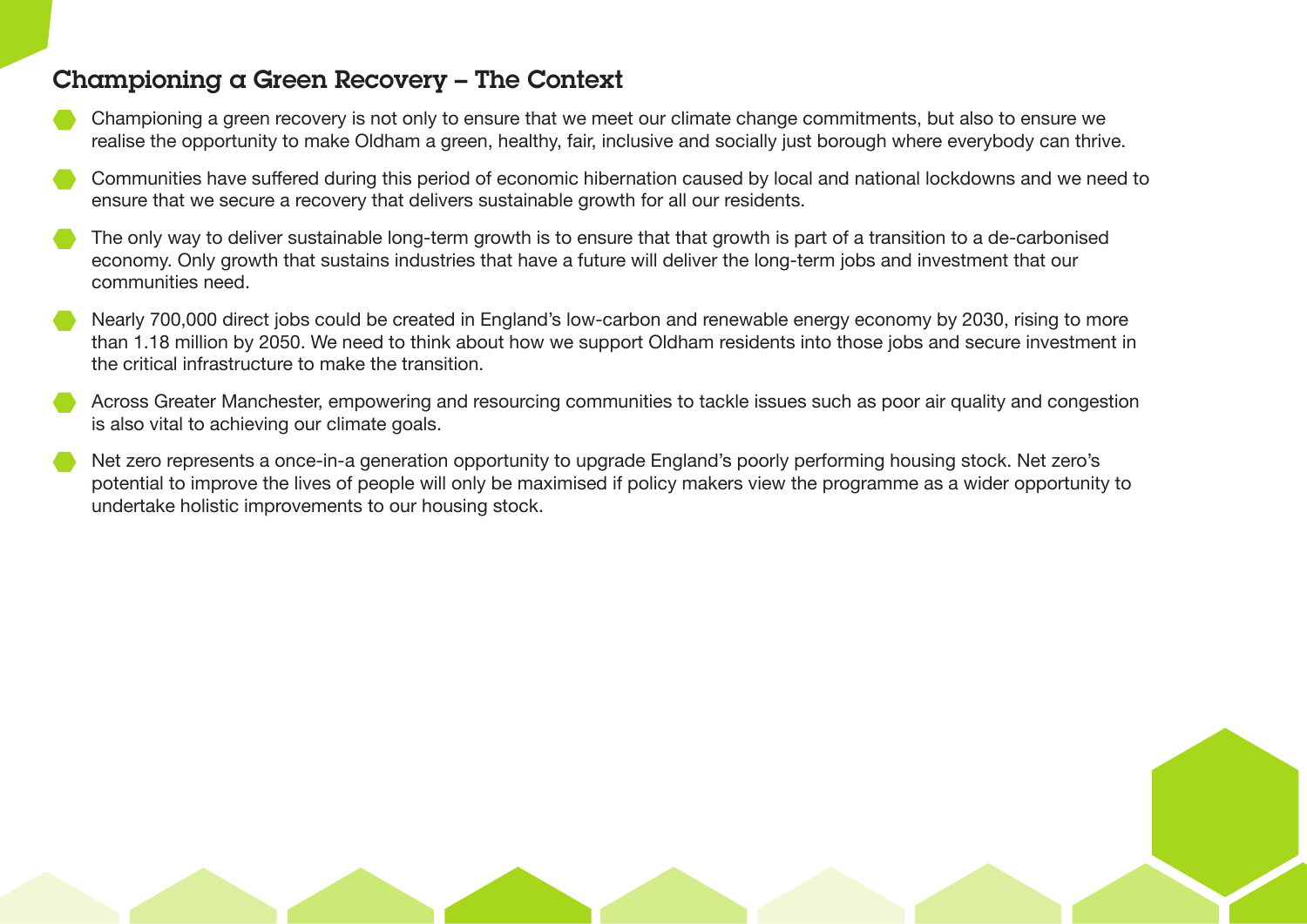# Championing a Green Recovery – over the next twelve months we will:

#### **1. Providing well maintained, accessible outdoor space for people to enjoy**

- Progress our Local Plan to identify, protect and enhance the borough's green spaces, especially Sites of Biological Importance.
- Implement a Clean Air Zone as part of the GM Clean Air Plan, tackling air pollution across the borough.
- Support the development of Active Environments, reducing inactivity and increasing engagement in physical activity and sport.
- Identify land where remembrance and reflection trees could be planted to commemorate the people who have died during the pandemic. These will be established in six parks, with one in each district.
- Create cleaner environments for people to enjoy, reducing fly-tipping and improving rates of recycling.

#### **2. Build a greener economy that reduces Oldham's carbon footprint**

- Champion the Northern Roots project, helping local communities get involved in the green economy through growing and enterprise.
- Develop plans for a new District Heat Network which will use renewable heat from disused mines underneath the town centre.
- Start to deliver the Green Homes Grant Local Authority Delivery Scheme in private sector and social housing to improve energy efficiency, reduce fuel poverty and create new green jobs.
- Develop sustainable / green energy plans for corporate assets, and encourage growth in Oldham's low-carbon and environmental goods and services sector, encouraging local investment in infrastructure that supports the green economy.
- Reduce emissions by improving our ICT technology, supporting the ability to work from different places.
- Engage young people with planning for the borough's carbon neutral future, in line with the UN Conference on Climate Change.

#### **3. Reduce carbon emissions from transport and increase cycling, walking and public transport use**

- Improve walking and cycling routes in Oldham and continue to deliver the Bee Network.
- Implement a campaign to promote active travel including to schools, residents and workplaces.
- Work with partners to improve the public transport offer in Oldham.
- Facilitate and accelerate the shift to electric vehicles by expanding the public Electric Vehicle charging network.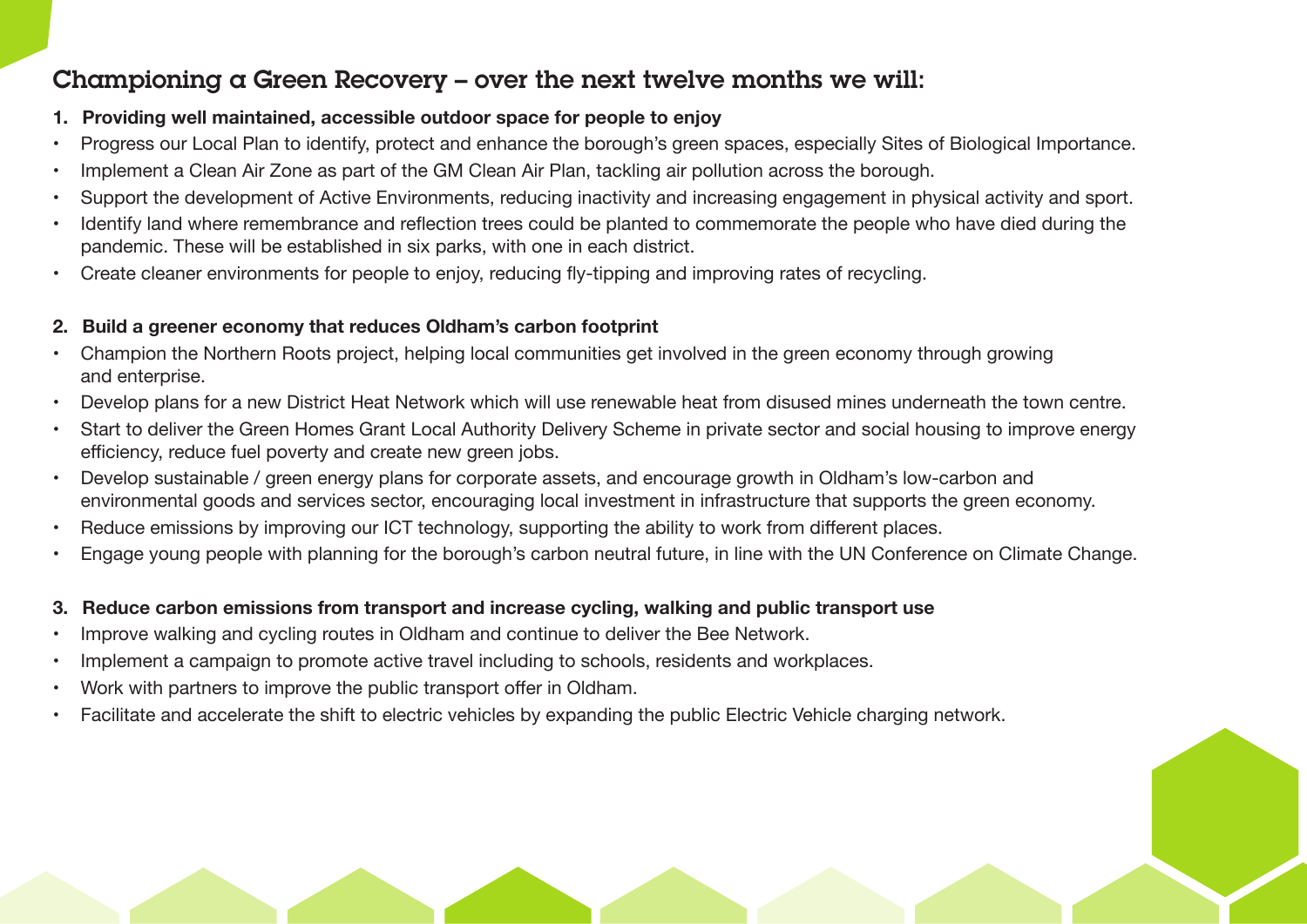# Creating and Protecting Jobs and Supporting Businesses – The Context

- Unemployment in Oldham has doubled (+98%) over the last 12 months, to a current total of 13,655 claimants, to levels significantly above those seen at the peak of the last recession in 2009. This is broadly in line with GM (+105%), but lower than England rate (125%).
- Over the same period Oldham's monthly youth Claimant Count has increased by 117%, similar to GM (113%) but lower than England (133%).
- Increases to unemployment have hit more traditional deprived areas to a greater extent, rather than being spread proportionally across the borough. Social housing estates seem to have impacted the most, especially the isolated social housing estates such as Holts and Sholver.
- The Office for Budget Responsibility (OBR) are projecting that unemployment will continue to rise nationally until June 2021, and won't start to show a decrease until around September 2021. As Oldham's economy is less resilient (as shown during the previous recession) the recovery is likely to start and finish later.
- Since March 2020, Oldham has provided more than £52M in grants to local businesses.
- Data from the GMCA suggests footfall in town centres across GM has decreased by between 45-71% compared to last year. The consequences of hotel, pub and restaurant closures have been widespread and severe. The breadth of impact on the industry has made initial attempts to quantify the economic impact on the sector infeasible.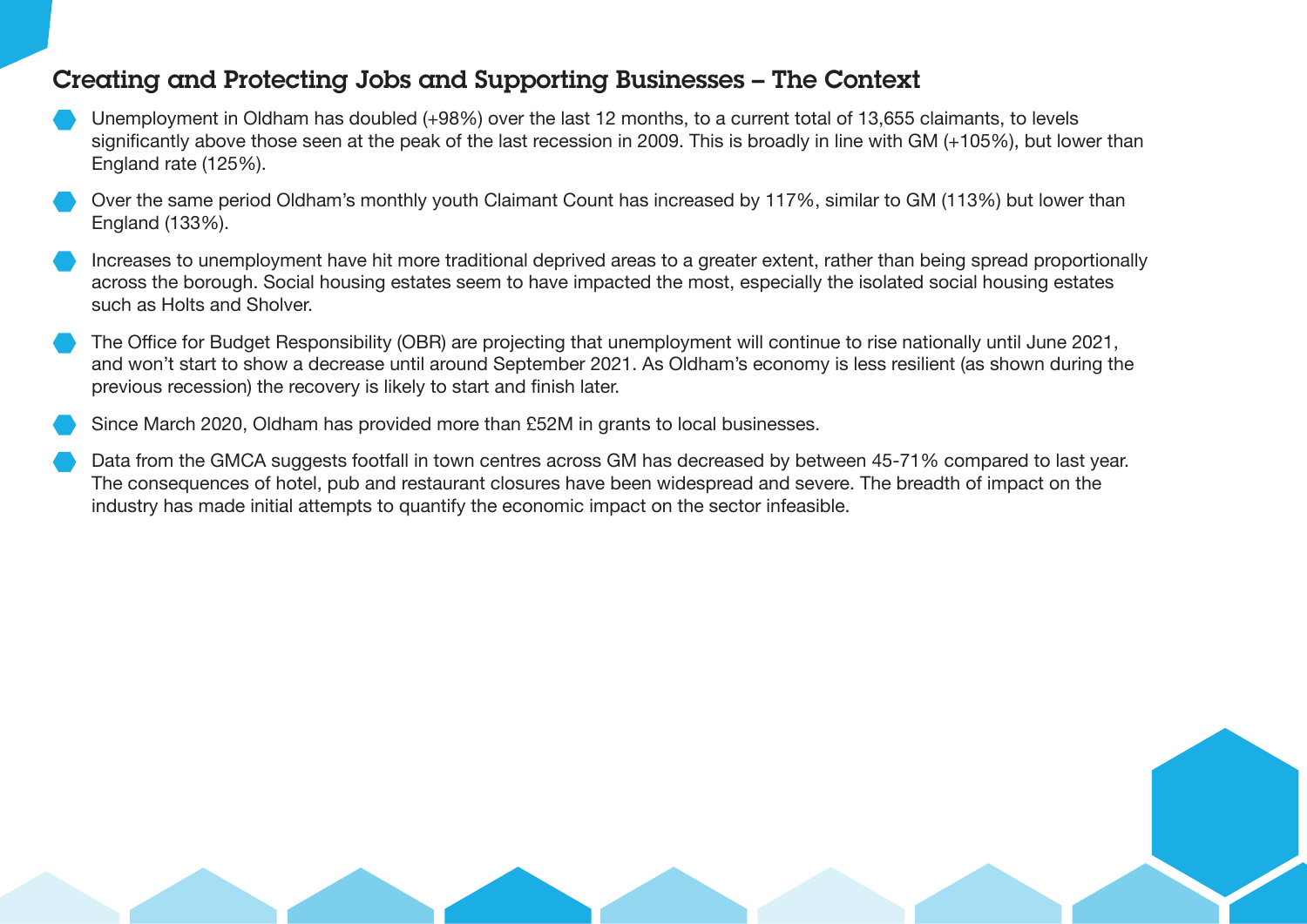# Creating and Protecting Jobs and Supporting Businesses – over the next twelve months we will:

#### **1. Support businesses to get back on their feet**

- Support the safe reopening of local businesses, building consumer confidence and encouraging residents back to the high street.
- Continue to promote Oldham as a place to live, to do business and to visit through our Creating a Better Place strategic framework, Town Centre Vision and Town Deal Investment Plan.
- Work with local businesses to capitalise on opportunities to sell more goods and services locally, and encourage commitment from the public and private sector to procure more locally and to support local innovation.
- Support businesses to survive and thrive through refocused business events and training in digital skills.
- Provide free business start-up support to kick-start new businesses in to life at pace.
- Provide targeted support to markets and market traders, helping them to access new markets.

#### **2. Help people back into work or retrain for new careers**

- Ensure responsive employment support for newly-unemployed, under-employed and those facing redundancy including disadvantaged groups and communities, especially young people have been disproportionately affected by the pandemic economically.
- Target provision at identified groups disproportionately impacted by COVID-19 e.g. young people, BAME, and those already disadvantaged in the Labour Market, in particular residents with disabilities.
- Ensure everyone has access to opportunities to upskill and reskill, adapting the skills provision so that it meets the changing needs of businesses and the aspirations of individuals, reflecting our Education and Skills offer.
- Prioritise entry level jobs across Team Oldham as a step to enable young people enter public service.
- Provide access to the Oldham Pledge to all Oldham's children and young people, helping them develop skills so they are life ready, school ready and work ready.

#### **3. Creating the conditions for inclusive growth and a thriving town centre**

- Encourage businesses to develop and use green processes and actively encourage green industries to establish in the borough.
- Create the conditions that will deliver a more inclusive, zero-carbon economy by investing in transport infrastructure, digital infrastructure and the environment.
- Develop and begin to implement the new Cultural Strategy and develop plans for a new performance space for the borough.
- Increase council spending with local businesses, and those who create local jobs.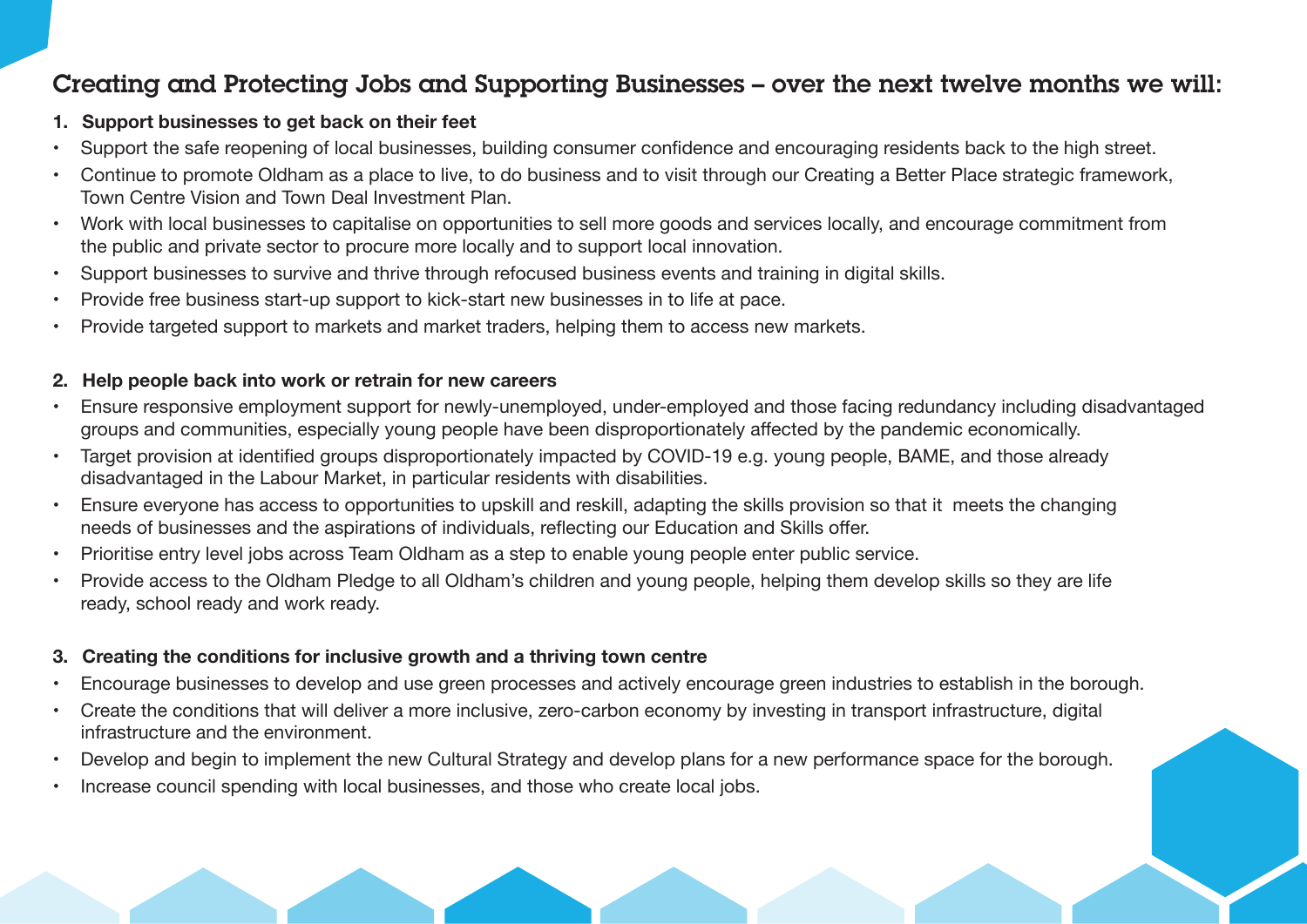# Prioritising Education and Skills – The Context

- Compared to the UK as a whole, the North East and the North West of England both have a higher proportion of employment in 'shutdown sectors', such as retail and manufacturing.
- Research by the Institute for Student Employers (ISE) suggested that all types of entry-level roles have been reduced by 23% in 2020.
- Employers are also seeking 32% fewer entrants on apprentice or school leaver programmes than originally planned for this year (2021).
- Youth Unemployment in Oldham stands at 14.4% This is the highest rate across Greater Manchester and higher than the national rate of 9.0%.
- The effects of school closures and the lockdown in response to the COVID-19 pandemic has been particularly detrimental for the most disadvantaged groups in society, including vulnerable children and young people.
- To end of term December 2020, around 33,200 pupils have been affected by bubble closures. Over 855 bubbles have closed in total. Only 3 schools have not had a bubble closure.
- Recent figures from an online survey of 4,000 parents in England by the Institute of Fiscal Studies carried out between April and May shows that children from better-off households are spending 30% more time each day on educational activities than are children from the poorest fifth of households.
- Without the right support the economic and educational inequality for young people will be wider than ever. Many will struggle to find work, those in work will struggle to climb the income ladder and it will be even more difficult for young people to fulfil their aspirations regardless of their background.
- The First 1001 Days is the time between conception and age two. It is the period when brain development is at its peak growth period. It is a crucial period for young children's learning, especially making relationships and language learning.

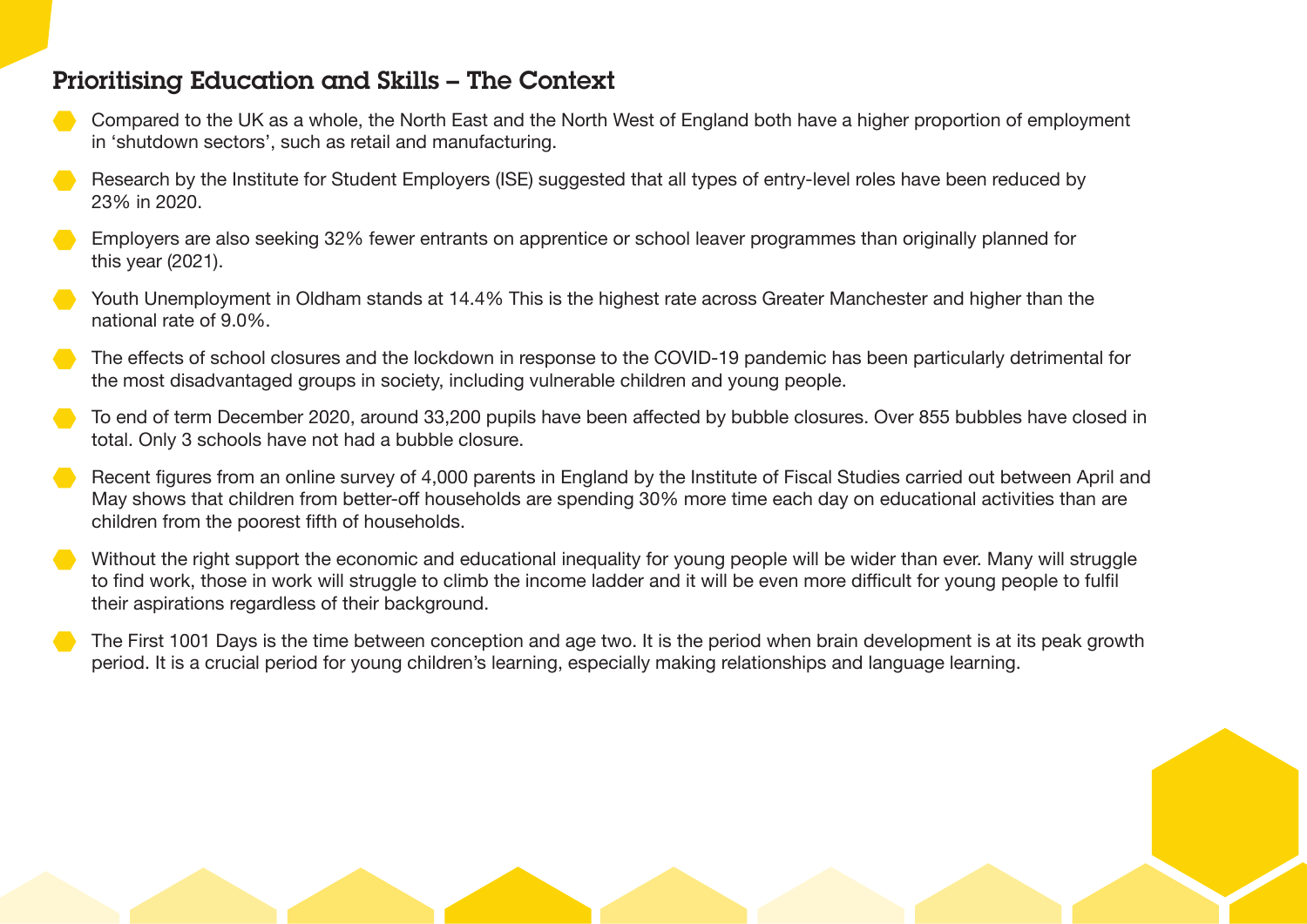# Prioritising Education and Skills – over the next twelve months we will:

#### **1. Ensure school and college leavers move on to education, employment and training**

- Work across Team Oldham to promote opportunities and careers to all young people leaving full-time education, ensuring every young person in Oldham will have the support they need to get into high quality education, employment, training, or an apprenticeship.
- Increase SEND transport provision and other work to support the most vulnerable children to attend school.
- Work with partners, children, young people and their families to identify the extent of hidden harm, for example, mental health impacts that will have been experienced by some our most vulnerable children and young people during the pandemic.
- •
- **2. Work with local schools, colleges and early years settings to ensure children and young people achieve their full potential**
- Ensure all children and young people in Oldham have an equal opportunity to thrive within their families and communities; and those at risk of marginalisation, exclusion and underachievement are protected and supported.
- Support schools to develop their digital and remote learning strategies so that high quality provision is available everywhere.
- Support schools to maintain resilience and capacity to meet the changing demands through the waves of the pandemic and lockdowns, including forward planning on talent management and progression management.
- Support all children and young people and their parents to successfully return to education following the Covid pandemic, and feel confident and secure in doing so.
- Develop the early support and provision across Oldham schools to promote inclusion and meet SEND need in mainstream provision.
- Revise the placement sufficiency strategy in Oldham to reduce the number of children educated out of borough.
- •
- **3. Enable the best start in life for our youngest children who have missed out as a result of COVID-19**
- Increase take up of the 2 year old early education offer with a specific focus on targeted communities.
- Increase support to parents and families to help parents provide positive home learning experiences.
- Accelerate progress in achieving Good Level of Development (GLD) of pre-school children, reducing the gap between children in disadvantaged families and others and between boys and girls - gaps exacerbated by the impact of COVID-19 .
- Launch our early years strategy to enable every child in Oldham to have the best possible start in life.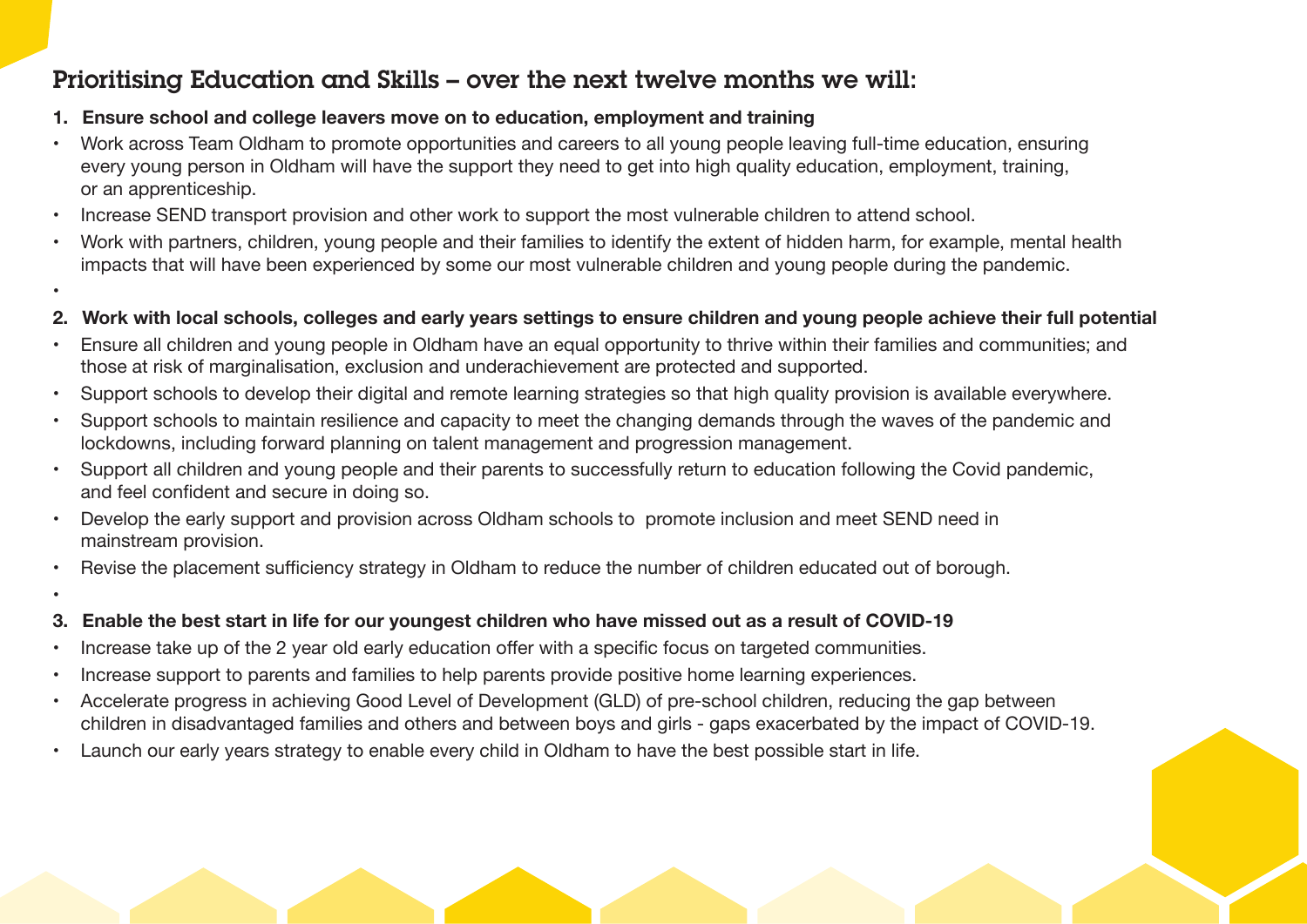## Promoting Health and Wellbeing and Supporting the Most Vulnerable – The Context

- Oldham residents overall experience poorer health than other parts of the country. Life expectancy is lower than the national average, and the proportion of the population who experience long term conditions such as high blood pressure and lung disease is significantly higher than the national average. This poorer underlying health has made Oldham particularly vulnerable to high rates of serious illness and deaths from COVID.
- The impact on the mental health on our residents is significant with consequences of lockdown such as food insecurity, income loss, isolation and anxiety all worsening mental health outcomes.
- We have seen increases in mental health referrals from A&E and the community, and increases in mental health admissions for 34 hours and 3-5 days which are indicators of crisis.
- The physical health of our residents has also been impacted both by high COVID-19 mortality and morbidity and by the disruption to the wider health and social care system caused by the pandemic. The NHS has worked at times to capacity to manage increasing COVID-19 hospital and ICU admissions. This has had knock on impacts on the health and social care system including the disruption to non-Covid acute care across Oldham and a backlog of care across acute and primary care.
- Significant drops in A&E use, admissions for urgent conditions, and attendance rates for primary care also indicate that many residents have not been seeking the help they need. This is particularly the case for our most vulnerable residents and risks increasing the health inequalities that already exist within Oldham and causing more non-Covid deaths.
- Additionally there are also longer-term impacts on NHS and social care capacity and resilience, including the impact on a workforce that has tirelessly worked through many months of a pandemic.
- In November 2020 there was a 92% increase in IDVA referrals for high risk domestic violence. The average increase since March is 35%.
- Increase in injuries to under 2's majority of cases were accidental injuries where wider impact of COVID-19 was a potential contributing factor, primarily linked to increased family pressure due to lockdown which lead to reduced supervision.

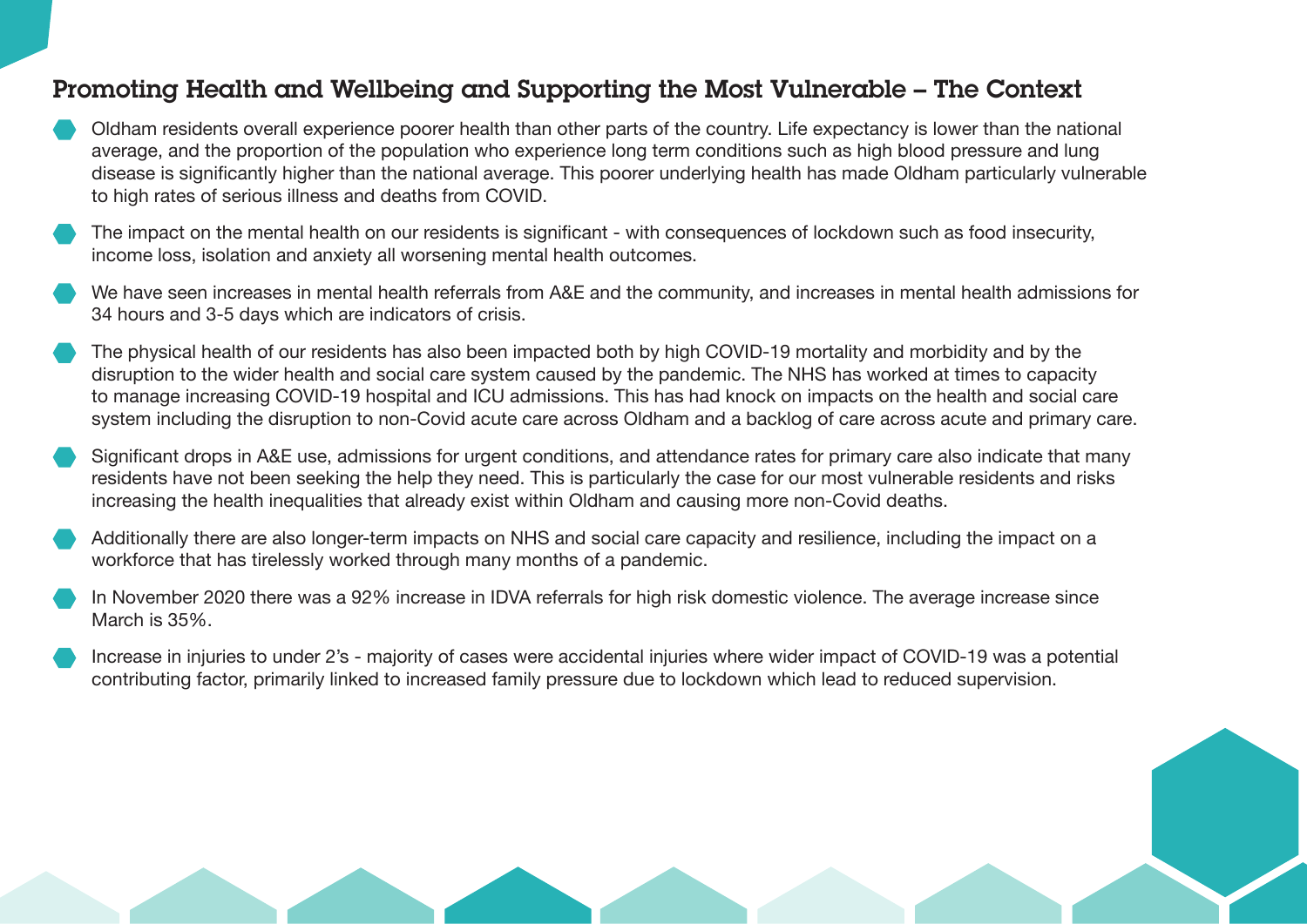# Promoting Health and Wellbeing and Supporting the Most Vulnerable – over the next twelve months we will:

- **1. Continue to contain the spread of COVID-19 in Oldham**
- Scale up testing in Oldham using new and existing technologies and increasing capacity.
- Deliver the vaccination program across Oldham, in line with JCVI Priorities, starting with the most vulnerable segments of our population.
- Proactively manage clusters of cases and outbreaks to prevent onwards transmission.

### **2. Work with residents and communities to improve health and wellbeing, preventing illness and premature death –**

- Implement the GM Living Well at Home Strategy, supporting people to live at home as independently as possible.
- Provide mental health support that targets the whole population (including children and young people), populations at higher risk and people who need additional support, including Oldham's 23,000 unpaid carers.
- Work across the Oldham Cares system to agree a co-operative approach and response to the NHS People Plan, ensuring we have the staff and skills to support our services.
- Support recovery of leisure facilities, helping ensure residents are physically active and are able to make positive life choices.
- Increase capacity in substance misuse treatment , helping vulnerable people improve their health, rebuild relationships, find work and drive down crime and violence.
- Increase healthier behaviours, including healthy eating and physical activity, helping residents improve the quality of their lives.

#### **3. Safeguard and supporting our most vulnerable residents –**

- Continue identifying children at risk of harm and working to protect them through high quality assessment, planning and interventions.
- Ensure all young people know where and how to find support now and that there are smooth pathways between services.
- Develop the complex safeguarding offer across services to address need earlier.
- Ensure we have the right capacity and effective partnership working to improve the effectiveness of the response to domestic abuse, including through the provision of safe accommodation.
- Launch a new residential provision offer to reduce out of borough placements.
- Enabling our most vulnerable residents to be supported to retain their independence as close to home as possible by managing risk, and working with stakeholders to ensure a strength based approach where people have choice and control.
- Develop our whole system response to early intervention and prevention , which will include the role of communities and the VCSFE in promoting well-being.